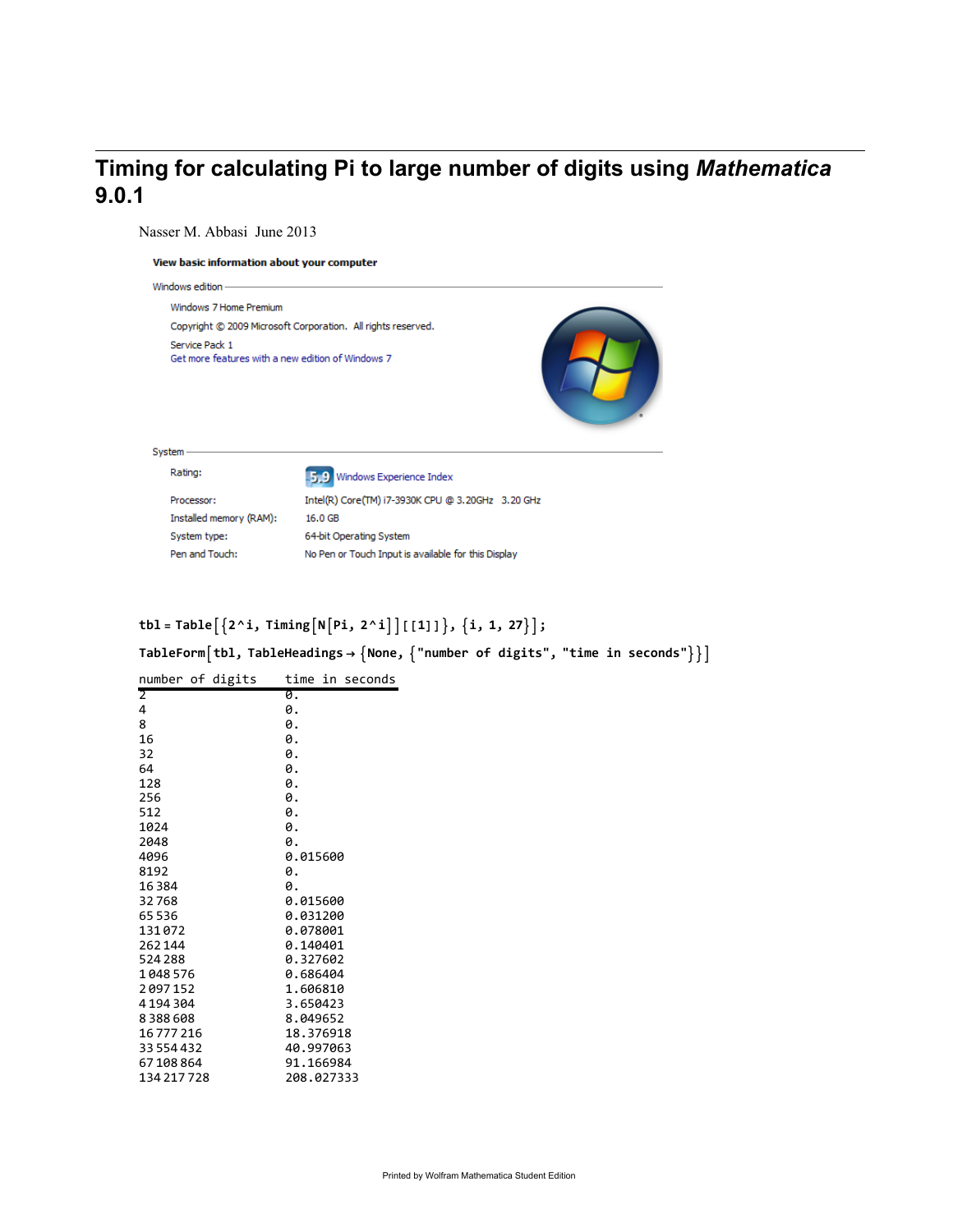## **Timing for calculating Pi to large number of digits using** Mathematica **6.0.1**

by Nasser Abbasi, March 25,2008

Machine : Windows XP running on

| <b>System Properties</b>  |               |                                                                                                                      |                    |  |
|---------------------------|---------------|----------------------------------------------------------------------------------------------------------------------|--------------------|--|
| System Restore<br>General | Computer Name | Automatic Updates<br>Hardware                                                                                        | Remote<br>Advanced |  |
| $\cdot$ 0                 | System:       | Microsoft Windows XP<br>Professional<br>Version 2002<br>Service Pack 2<br>Registered to:<br>Computer User            |                    |  |
|                           |               | Computer:<br>Intel(R) Core(TM)2 Duo CPU<br>E6850 @ 3.00GHz<br>3.00 GHz, 3.25 GB of RAM<br>Physical Address Extension |                    |  |
|                           | OK            | Cancel                                                                                                               | <b>Apply</b>       |  |

### **NPi, 1000**

- 3.1415926535897932384626433832795028841971693993751058209749445923078164062862089986280348253421 170679821480865132823066470938446095505822317253594081284811174502841027019385211055596446229 489549303819644288109756659334461284756482337867831652712019091456485669234603486104543266482 133936072602491412737245870066063155881748815209209628292540917153643678925903600113305305488 204665213841469519415116094330572703657595919530921861173819326117931051185480744623799627495 673518857527248912279381830119491298336733624406566430860213949463952247371907021798609437027 705392171762931767523846748184676694051320005681271452635608277857713427577896091736371787214 684409012249534301465495853710507922796892589235420199561121290219608640344181598136297747713 099605187072113499999983729780499510597317328160963185950244594553469083026425223082533446850 352619311881710100031378387528865875332083814206171776691473035982534904287554687311595628638 82353787593751957781857780532171226806613001927876611195909216420199
- **◼ Find PI for higher number of digits**

**tbl = Table2 ^ i, TimingNPi, 2 ^ i[[1]], i, 1, 27;**